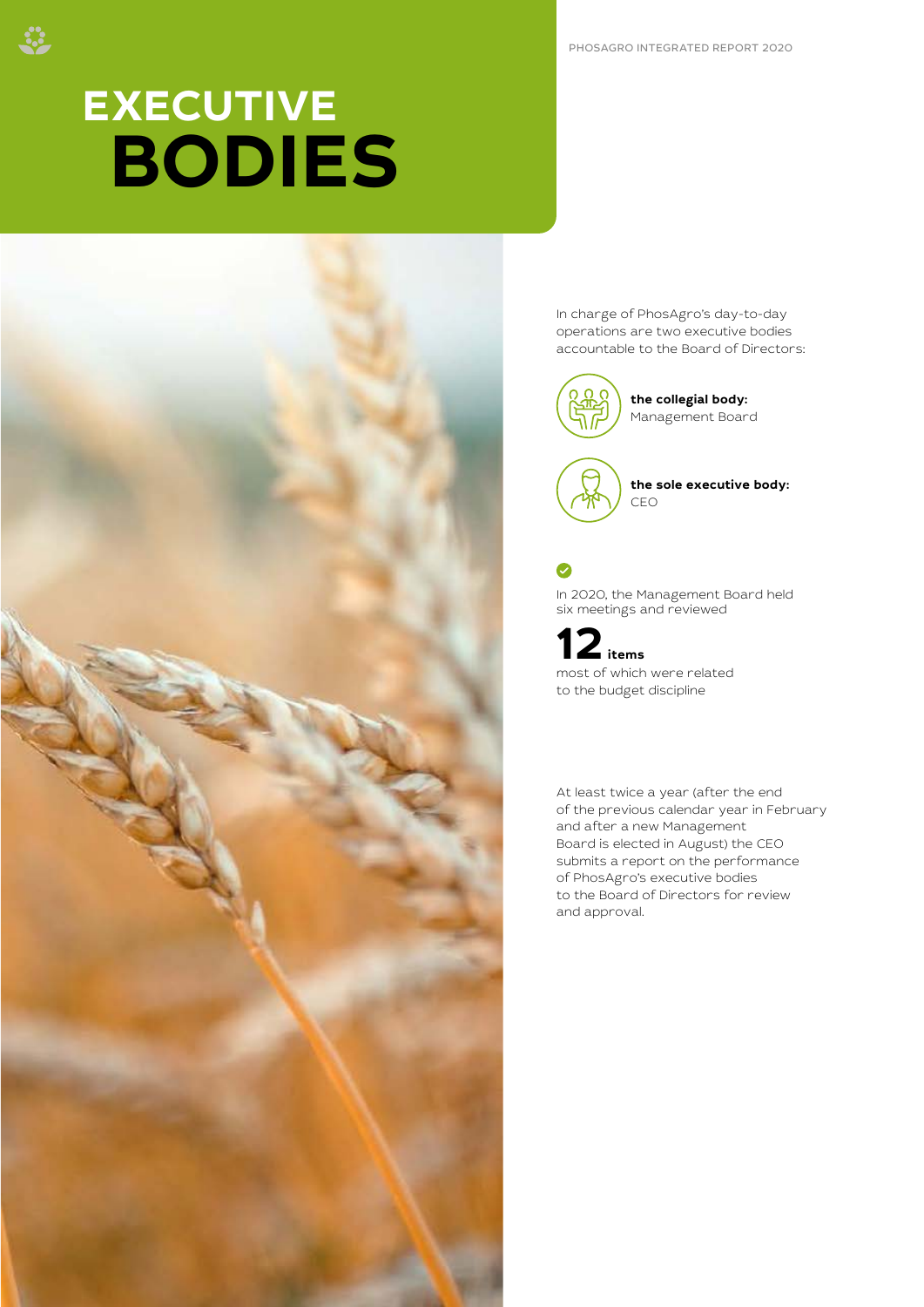# **AS AT 31 DECEMBER 2020, THE MANAGEMENT BOARD WAS COMPOSED OF**



**Andrey A. Guryev**, CEO



**Siroj Loikov**, First Deputy CEO



**Roman Osipov**, Business Development Director



**Mikhail Rybnikov**, Executive Director



**Alexander Seleznev**, Сhief of Staff for the CEO



**Alexei Sirotenko**, Deputy CEO for Corporate and Legal Affairs



**Alexander Sharabaika**, Deputy CEO for Finance and International Projects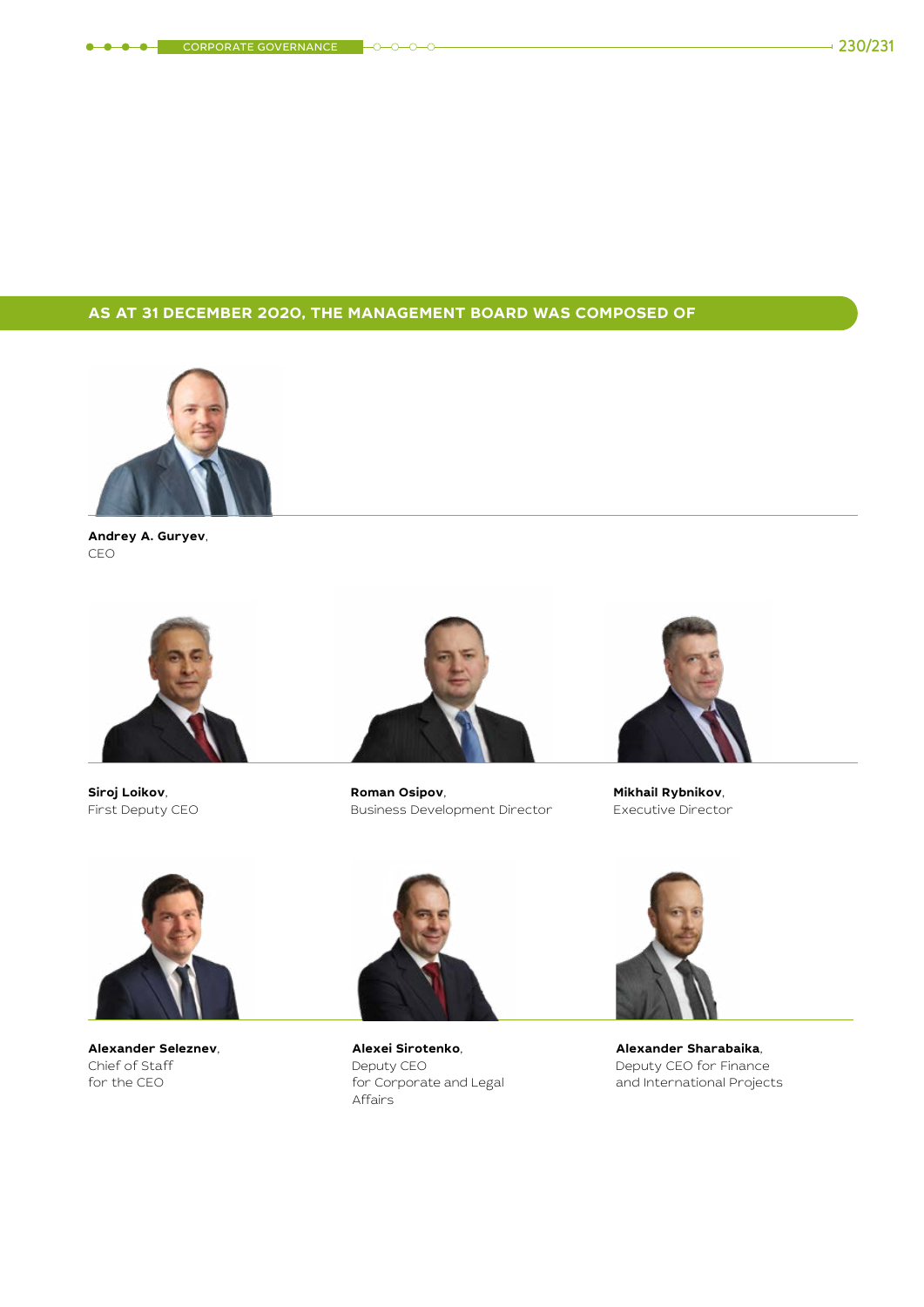# **INFORMATION ON MEMBERS OF THE MANAGEMENT BOARD**



53

**Andrey A. GURYEV Chief Executive Officer and Chairman of the Management Board** 

| Equity interest / Stake of ordinary shares: 0.048%                                                                                       |                                                                                                                                                                                                     |  |
|------------------------------------------------------------------------------------------------------------------------------------------|-----------------------------------------------------------------------------------------------------------------------------------------------------------------------------------------------------|--|
| Date of birth: 7 March 1982                                                                                                              |                                                                                                                                                                                                     |  |
| <b>Education:</b><br>University of Greenwich (UK),<br>Bachelor's degree in Economics                                                     |                                                                                                                                                                                                     |  |
| Academy of National Economy under the Government<br>of the Russian Federation.<br>Saint Petersburg Mining University<br>PhD in Economics |                                                                                                                                                                                                     |  |
| 2011-2013                                                                                                                                | <b>Professional experience:</b><br>PhosAgro AG,<br>Deputy CEO for Sales and Logistics.                                                                                                              |  |
| $2011 - Pr.$                                                                                                                             | Moscow Rhythmic Gymnastics Federation,<br>President                                                                                                                                                 |  |
| $2012 - Pr.$                                                                                                                             | Andrey Guryev Charitable Foundation,<br>Chairman of the Management Board                                                                                                                            |  |
| 2012-2014                                                                                                                                | Investment Trading Bank,<br>Member of the Board of Directors                                                                                                                                        |  |
| $2012 - Pr.$                                                                                                                             | PhosAgro-Region,<br>Member of the Management Board                                                                                                                                                  |  |
| $2013 - Pr.$                                                                                                                             | PhosAgro,<br>Member of the Board of Directors                                                                                                                                                       |  |
| $2013 - Pr.$                                                                                                                             | PhosAgro,<br>CEO, Chairman of the Management Board,<br>Member of the Strategy Committee, Member<br>of the Environmental, Health and Safety<br>Committee, Member of the Risk Management<br>Committee |  |
| 2014-2016                                                                                                                                | PhosAgro-Cherepovets,<br>Member of the Board of Directors                                                                                                                                           |  |
| $2014 - Pr.$                                                                                                                             | Russian Chess Federation,<br>Member of the Board of Trustees                                                                                                                                        |  |
| $2015 - Pr.$                                                                                                                             | Russian Olympians Foundation,<br>Member of the Council of Trustees                                                                                                                                  |  |
| $2015 - Pr.$                                                                                                                             | Russian Union of Industrialists<br>and Entrepreneurs,<br>Member of the Management Board                                                                                                             |  |
| $2016 - Pr.$                                                                                                                             | Russian Association of Fertilizer Producers,<br>President                                                                                                                                           |  |

| 2016 - Pr. | Russian Rhythmic Gymnastics Federation, |
|------------|-----------------------------------------|
|            | Chairman of the Board of Trustees. Vice |
|            | President                               |
|            |                                         |

- 2016 Pr. International Fertilizer Association (IFA), Member of the Board of Directors
- 2016 Pr. Miners of Russia non-commercial partnership, Deputy Chairman of the Supreme Mining Council
- 2019 Pr. Russian Union of Industrialists and Entrepreneurs, Member of the Management Board Bureau

## **Key competencies**



Finance and audit 籂

- 八 Chemistry and mining engineering
- $\circledS$  Environment, health and safety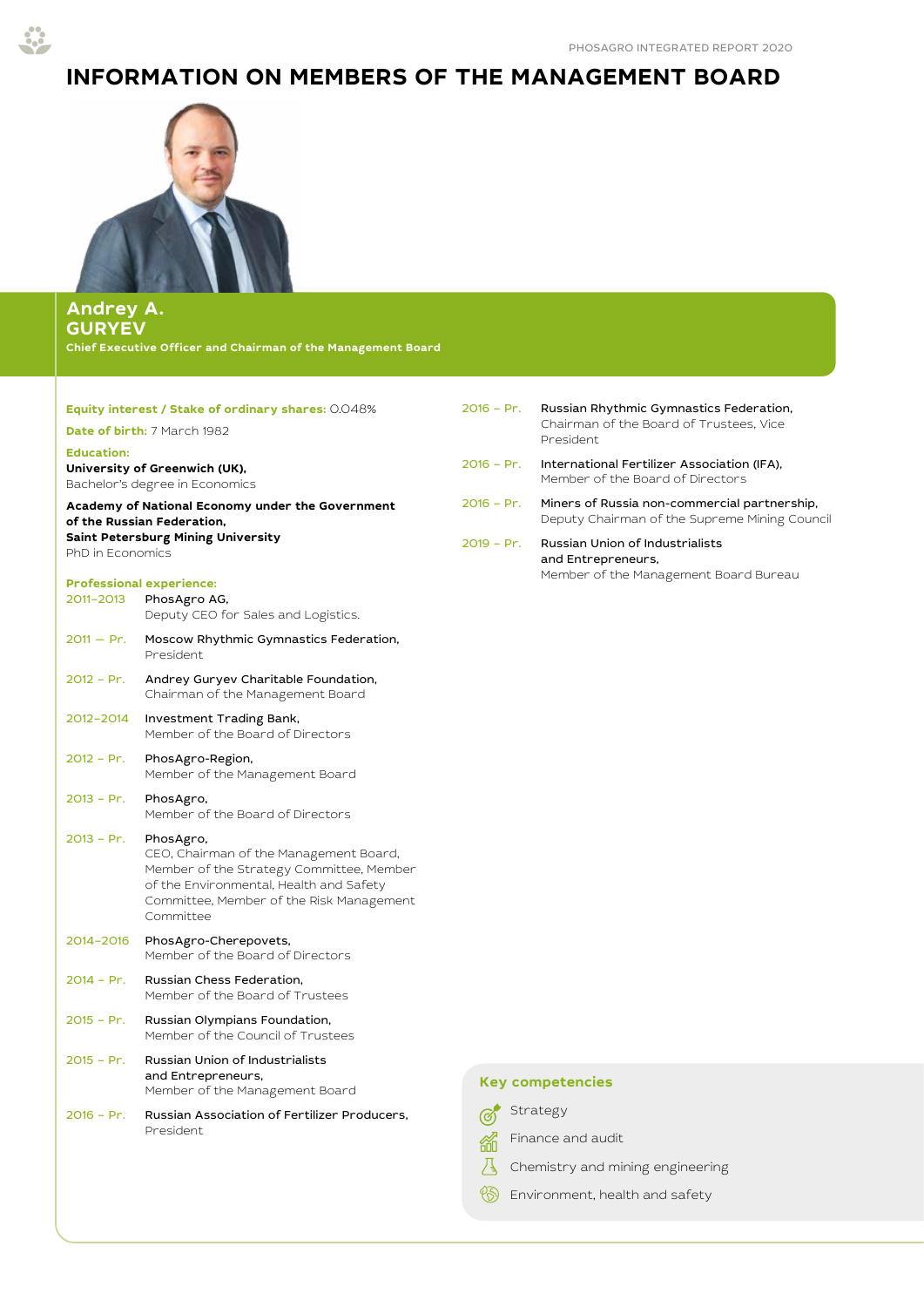

# **Mikhail RYBNIKOV**

| Equity interest / Stake of ordinary shares: 0.0258%<br>2017     |                                                                                                                                                                                                        |      |
|-----------------------------------------------------------------|--------------------------------------------------------------------------------------------------------------------------------------------------------------------------------------------------------|------|
| Date of birth: 30 November 1975                                 |                                                                                                                                                                                                        |      |
| 2018<br><b>Education:</b><br>Lomonosov Moscow State University, |                                                                                                                                                                                                        |      |
|                                                                 | Master's degree in Economics                                                                                                                                                                           | 2018 |
| 2011-2013                                                       | <b>Professional experience:</b><br>PhosAgro-Region,<br>Member of the Management Board.                                                                                                                 | 2018 |
| 2012-2015                                                       | PhosAgro AG,<br>CEO, Chairman of the Management Board                                                                                                                                                  | 2018 |
| 2015-2017                                                       | PhosAgro-Cherepovets,<br><b>CEO</b>                                                                                                                                                                    | 202  |
| 2013                                                            | Moscow Exchange,<br>Member of the Board of Directors                                                                                                                                                   |      |
| 2013                                                            | Apatit,<br>Member of the Board of Directors                                                                                                                                                            |      |
| 2013-2016                                                       | PhosAgro-Cherepovets,<br>Member of the Board of Directors                                                                                                                                              |      |
| 2013 - Pr.                                                      | PhosAgro,<br>Member of the Management Board, Chairman<br>of the Environmental, Health and Safety<br>Committee, Member of the Strategy Committee,<br>Member of the Sustainable Development<br>Committee |      |
| 2015-2017                                                       | PhosAgro-Cherepovets,<br>Chairman of the Management Board                                                                                                                                              |      |
| $2016 - Pr.$                                                    | PhosAgro,<br>Member of the Board of Directors                                                                                                                                                          |      |
| 2016 - Pr.                                                      | PhosAgro-Region,<br>Member of the Management Board                                                                                                                                                     |      |
|                                                                 |                                                                                                                                                                                                        |      |

| 2017-2018            | Apatit.<br>CEO, Chairman of the Management Board                                                                     |
|----------------------|----------------------------------------------------------------------------------------------------------------------|
| 2018-2019            | Apatit.<br>Member of the Management Board                                                                            |
| $2018 - Pr.$         | Samoilov Scientific Research Institute<br>for Fertilizers and Insectofungicides,<br>Member of the Board of Directors |
| 2018 – Pr.           | Apatit.<br>Advisor to the CEO (part-time)                                                                            |
| 2018-2020            | PhosAgro,<br>First Deputy CEO                                                                                        |
| 2020 - Pr. PhosAgro, | Executive Director                                                                                                   |

# **Key competences**

- **Strategy**
- $\sqrt{4}$  Chemistry and mining engineering
- **Environment**, health and safety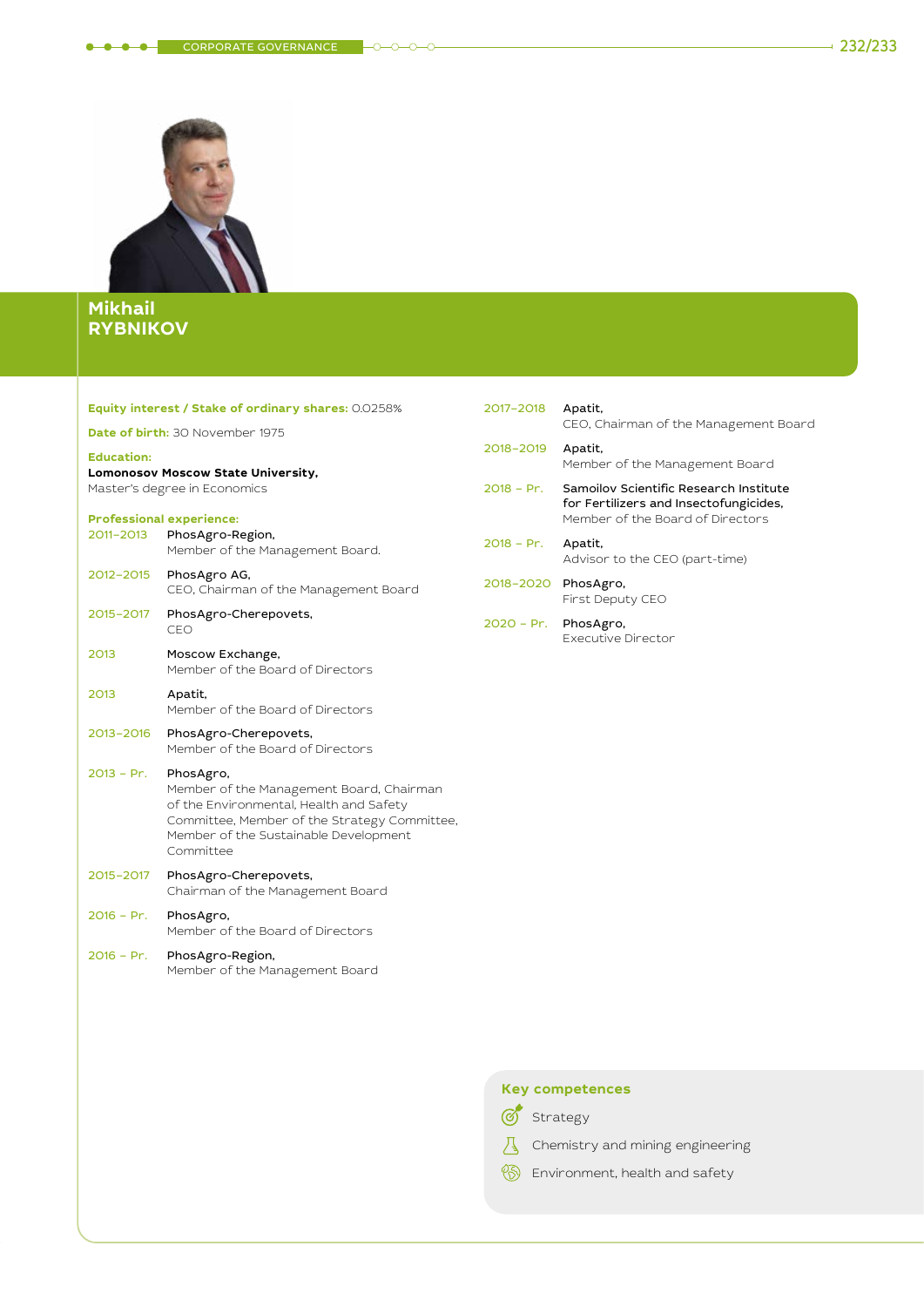

# **Siroj LOIKOV**

| Equity interest / Stake of ordinary shares: None |
|--------------------------------------------------|
|--------------------------------------------------|

**Date of birth:** 9 September 1972

**Education:** 

**Tashkent State University of Economics,** International Economic Relations

**Nottingham University Business School (UK),** Bachelor's degree in Business Management

| <b>Professional experience:</b> |              |
|---------------------------------|--------------|
| 2011-2013                       | PhosAgro AG, |

HR Director. 2013–2015 PhosAgro,

HR Director 2013–2015 PhosAgro AG, Human Resources and Social Policy Director

- 2013 Pr. PhosAgro, Member of the Management Board 2013–2017 Izumrud,
- Member of the Board of Directors
- 2014–2015 PhosAgro AG, Member of the Management Board
- 2015–2018 PhosAgro, Human Resources and Social Policy Director
- 2015–2018 Korporativnoe pitanie (Corporate Nutrition), Member of the Board of Directors
- 2015–2017 PhosAgro-Cherepovets, Human Resources and Social Policy Director, Member of the Management Board

## 2017–2018 Tirvas, Member of the Board of Directors

| 2017-2018            | Apatit,<br>Human Resources and Social Policy Director          |
|----------------------|----------------------------------------------------------------|
| 2017-2018            | Apatit,<br>Member of the Management Board                      |
| 2018-2019            | PhosAgro-Region,<br>Deputy CEO for Human Resources (part-time) |
| 2018-2020            | PhosAgro,<br>Deputy CEO                                        |
| 2018-2020 Apatit,    | Deputy CEO (part-time)                                         |
| $2020 - Pr.$         | Apatit,<br>Advisor to the CEO (part-time)                      |
| 2020 - Pr. PhosAgro, | First Deputy CEO                                               |
|                      |                                                                |

#### **Key competences**

**Solution** Human resources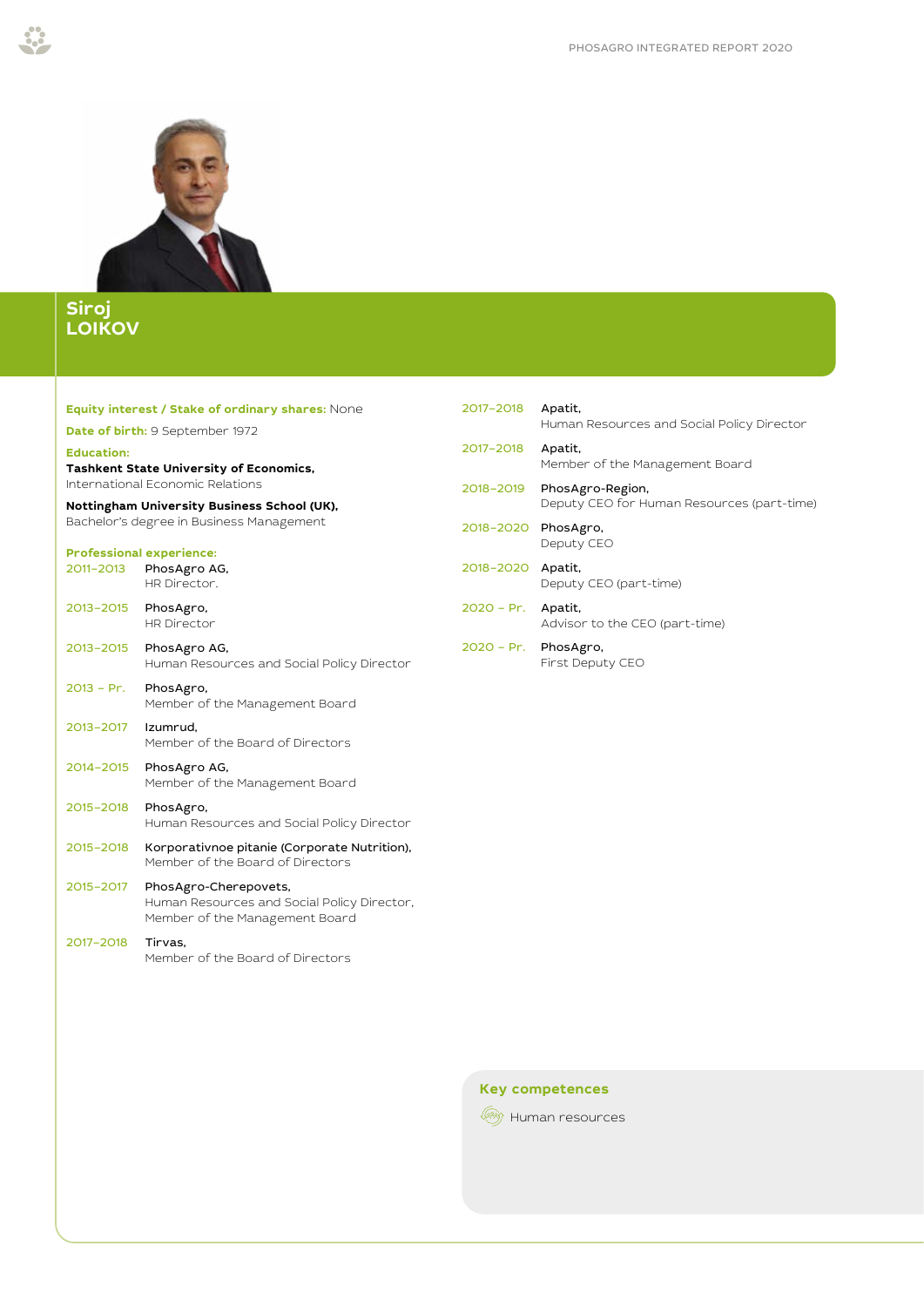#### $\bullet\bullet\bullet$  corporate governance  $\qquad$   $\circ$   $\circ$   $\circ$   $\qquad$   $\qquad$   $\qquad$   $\qquad$   $\qquad$   $\qquad$   $\qquad$   $\qquad$   $\qquad$   $\qquad$   $\qquad$   $\qquad$   $\qquad$   $\qquad$   $\qquad$   $\qquad$   $\qquad$   $\qquad$   $\qquad$   $\qquad$   $\qquad$   $\qquad$   $\qquad$   $\qquad$   $\qquad$   $\qquad$   $\qquad$   $\qquad$   $\$



## **Roman OSIPOV**

#### **Equity interest / Stake of ordinary shares:** None

**Date of birth:** 4 November 1971

#### **Education: Baltic State Technical University,** Master's degree from the LETI-Lovanium International School of Management

## **Professional experience:**

2012–2015 PhosAgro, Member of the Board of Directors.

| 2012-2013 | PhosAgro AG,                   |
|-----------|--------------------------------|
|           | Member of the Management Board |

- 2013 Pr. PhosAgro, Business Development Director
- 2013 Pr. AgroGard-Finance, Member of the Board of Directors
- 2014 Pr. Giproruda, Member of the Board of Directors
- 2017 Pr. PhosAgro, Member of the Management Board
- 2018–2019 Apatit, Member of the Management Board
- 2018 Pr. Apatit, Advisor to the CEO (part-time)



**Alexander SELEZNEV**

#### **Equity interest / Stake of ordinary shares:** None

**Date of birth:** 6 July 1984

#### **Education:**

**Bauman Moscow State Technical University,** Information Security

#### **Professional experience:**

2011–2014 VTB Capital, Analyst.

- 2015–2019 PhosAgro, Head of Investor Relations .
- 2019 Pr. PhosAgro, Chief of Staff for the CEO, Member of the Management Board.

## **Key competences**

 $\circledcirc$ Strategy

Д Chemistry and mining engineering

## **Key competences**

**M** Finance and audit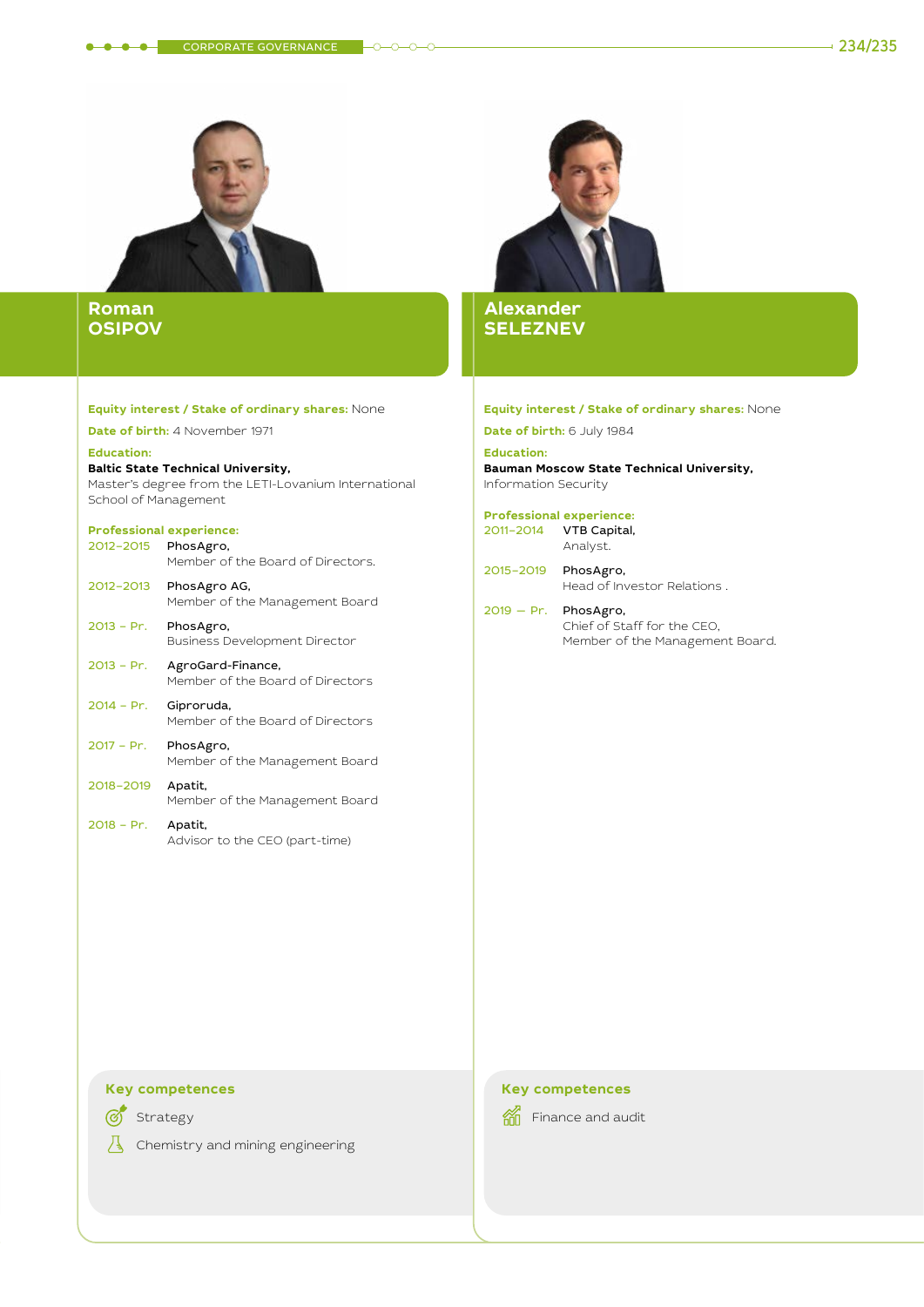

# **Alexei SIROTENKO**

#### **Equity interest / Stake of ordinary shares:** None

**Date of birth:** 3 January 1969

#### **Education:**

#### **Lomonosov Moscow State University,** Jurisprudence.

## **Professional experience:**

2007–2015 PhosAgro AG, Member of the Management Board.

| $2010 - Pr.$ PhosAgro, | Deputy CEO for Corporate and Legal Affairs<br>(part-time) |
|------------------------|-----------------------------------------------------------|
| 2011-2015              | PhosAgro AG,                                              |

Legal Affairs Director

2013 – Pr. PhosAgro, Member of the Management Board

## 2015–2017 PhosAgro-Cherepovets, Legal Affairs Director, Member of the Management Board

# 2017–2019 Apatit, Member of the Management Board

2017 – Pr. Apatit, Legal Affairs Director

## **Key competences**

**Law and corporate governance**